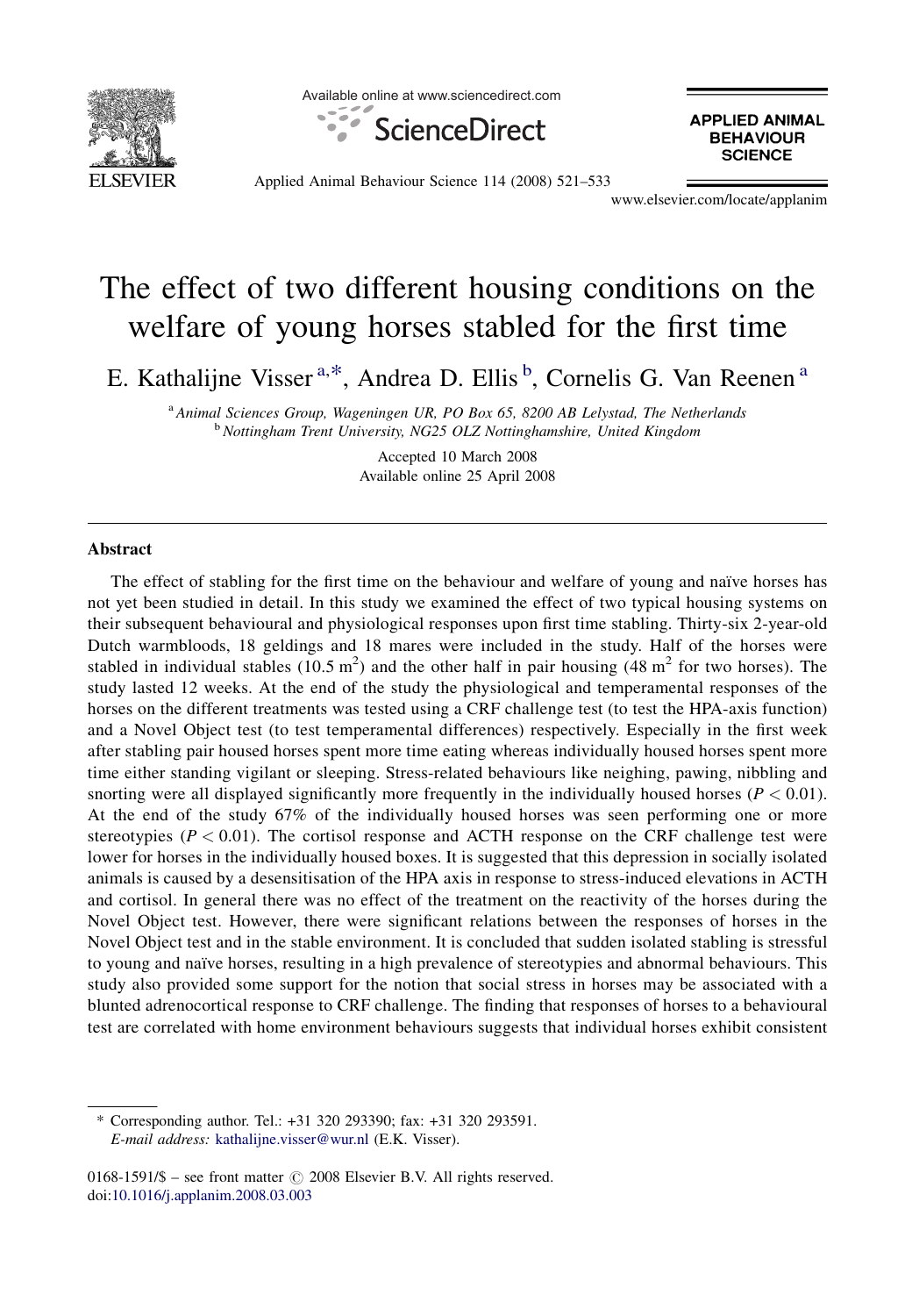behavioural traits across different contexts, and opens the possibility of using behavioural tests in horses to predict more general underlying behavioural characteristics.  $\circ$  2008 Elsevier B.V. All rights reserved.

Keywords: Horse; Welfare; Stabling; Housing; HPA axis; Novel Object test

# 1. Introduction

Feral horses are social herd animals which are free-roaming and pasture-grazing. In their natural environment they have to adapt to environmental changes and challenges for their survival. Compared to their feral relatives, the diversity of behaviours observed in stabled horses has been dramatically altered due to the confining nature of the husbandry systems [\(Flannigan and Stookey,](#page-11-0) [2002](#page-11-0)). The equine industry often ignores the biological need of the horse to adapt to its environment, and sometimes 'human standards' are applied to assess quality of daily husbandry methods. Nevertheless there is growing awareness that the way we manage, house and feed horses is suboptimal for this species. Confinement, controlled exercise regimes, social isolation and restricted feeding regimes may all contribute to the development of abnormal behaviour patterns and stereotypies, like weaving, box walking, cribbing and wind sucking [\(McGreevy et al., 1995a;](#page-11-0) [Cooper and Mason, 1998; Nicol, 1999\)](#page-11-0). Recent studies suggest that the performing of stereotypic behaviour might be a beneficial adaptation for the animal within an 'abnormal' (e.g. unnatural) situation [\(Cooper and Albentosa, 2005](#page-11-0)), and, therefore may represent an indicator of a present or past reduced welfare state of the animal. A likely pathogenesis of stereotypic behaviour is that animals generally develop the stereotypy in times of 'trauma' although they often do not discontinue the abnormal behaviour once the traumatic situation has been resolved.

In several countries the quantitative impact of abnormal behaviours on the horse population has been assessed by means of surveys. These surveys have found prevalence of horses showing stereotypic behaviours between 5 and 15% of the populations studied (e.g. [McGreevy et al.,](#page-12-0) [1995b; Luescher et al., 1998\)](#page-12-0) and up to 35% for abnormal behaviour patterns ([Waters et al.,](#page-12-0) [2002\)](#page-12-0).

It is generally accepted that husbandry practices have a significant effect on the development of abnormal behaviour patterns and stereotypies in stabled horses ([Houpt and McDonell, 1993;](#page-11-0) [Simpson, 1998](#page-11-0)). In order to improve the welfare state of individually housed horses some countries have made recommendations for stable; sizes. In Denmark, for example, the stable area  $(in m<sup>2</sup>)$  is recommended to measure at least twice the height at the withers squared, and the shortest side of the stable should be at least 1.5 times the height at the withers (1.6 m horse:  $10.2 \text{ m} \times 5.7 \text{ m}$ ). In the United Kingdom the British Horse Society recommends a box size of  $3.6 \text{ m} \times 3.6 \text{ m}$  for 'horses' ([Raaybymagle and Ladewig, 2004\)](#page-12-0).

Other than box size, restricted possibilities to interfere with their conspecifics are thought to contribute to the development of stereotypies. Several studies of feral and pasture-kept animals have highlighted the importance of interspecific social contacts, exercise and lengthy grazing times [\(Crowell-Davis et al., 1985; Houpt et al., 1986; Van Dierendonck et al., 1996\)](#page-11-0).

Confinement and social isolation restrict horses in movement and behavioural options, reduce environmental stimulation [\(Kiley-Worthington, 1990; Mills and Clarke, 2002\)](#page-11-0) and may cause elevated levels of stress [\(Mal et al., 1991a,b](#page-11-0)). The effects of long- or even short-term isolation and confinement can lead to abnormal behaviour, increased heart rate, vocalizations, defecation, and feeding disturbances ([Kiley-Worthington, 1990; Bagshaw et al., 1994](#page-11-0)).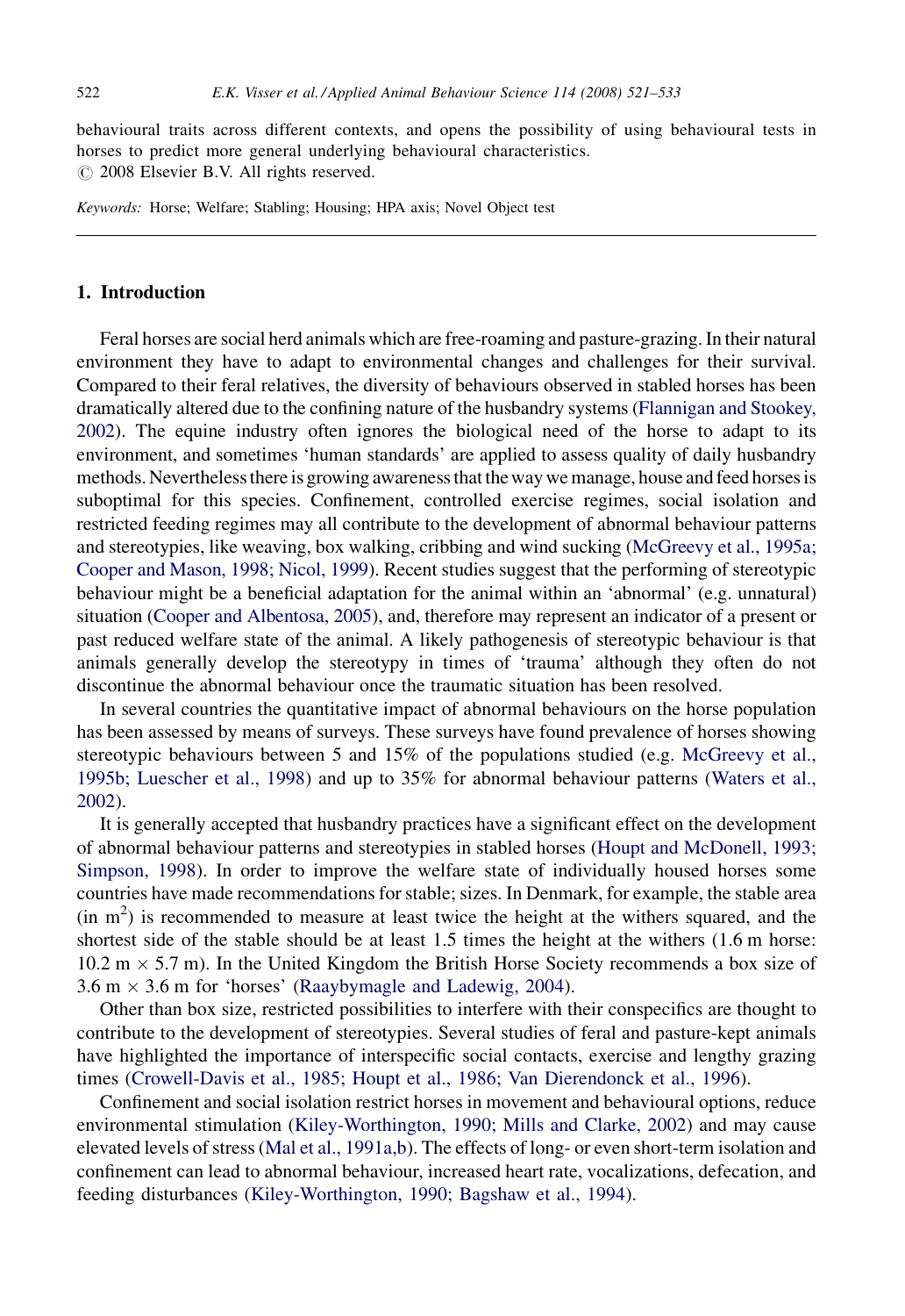Most research on the effect of husbandry practices includes physiological and behavioural measurements of stress. Elevated cortisol levels, increased heart rate and decreased heart rate variability are interpreted in terms of an increased level of stress ([Kiley-Worthington, 1990;](#page-11-0) [Bagshaw et al., 1994](#page-11-0)). An altered time budget, abnormal behaviour patterns and incidences of stereotypic behaviours are suggested to reflect a coping mechanism to a less optimal environment ([Kiley-Worthington, 1989; Waran, 1997](#page-11-0)).

Previous studies on management systems in horses have focussed on different housing conditions in adult horses. For the stabled horses there are two major social challenges capable of eliciting a stress response characterised by adaptive behaviours that may be quantified to assess the degree of stress ([Hoffman et al., 1995](#page-11-0)). These events are weaning (usually between 4 and 9 months) and first time confinement in a stables (usually between 2 and 4 years of age) ([Houpt](#page-11-0) [et al., 1984; McCall et al., 1985, 1987\)](#page-11-0). Unfortunately individual stabling for the first time often coincides with the traumatic process of weaning.

Limited research exists regarding different weaning methods and the effect on stress and welfare in horses. [Nicol et al. \(2005\)](#page-12-0) studied the effect of different diets on stress during the weaning period and [Heleski et al. \(2002\)](#page-11-0) studied the effect of housing (paddock versus stable) in weanlings. Most previous studies of domestic horses have assessed behavioural differences between stabled horses and horses maintained on pasture; less information is available on how different degrees of physical and social confinement affect behaviour of horses stabled for the first time.

[Hoffman et al. \(1995\)](#page-11-0) comprehensively studied the stress response, both behaviourally and physiologically, during weaning of foals. They measured not only basal levels of stress hormones but also challenged the hypothalamus-pituitary-adrenal (HPA) axis to measure adrenocortical responsiveness in the weanlings. In their study they challenged the HPA axis using an ACTH challenge with a corticotrophin injection. The response blood sample was taken five hours after the challenge. [Harewood and McGowan \(2005\)](#page-11-0) performed one of few studies regarding the stress responses of first time confinement in a stable. They investigated the response of horses to confinement and isolation in an individual stable for the first time using behavioural variables, heart rate, and salivary cortisol measurements. Although they found marked behavioural stress responses, these were not reflected in increased heart rates or salivary cortisol concentrations.

In the present study, we examined the level of stress induced by first time confinement in a stable of naïve 2-year-old horses in two different housing systems with different degrees of physical and social confinement. We combined several behavioural and physiological measures that were used previously to evaluate stress responses in horses.

# 2. Materials and methods

All procedures involving animal handling and testing were approved by the Animal Care and Use Committee of the Animal Sciences Group of Wageningen University and Research Centres in Lelystad, the Netherlands.

#### 2.1. Animals, housing, handling and management

A total of 36 Dutch Warmblood horses, 18 geldings and 18 mares were used in this study. All horses were two years old and had the same background in housing and management. Twenty-seven horses were born at the experimental farm and an additional nine horses were bought from other farms three months before the experiment started. All horses had been weaned at six months of age and had been housed in a large group either at pasture or in an indoor group housing system until the start of the experiment. Before the start of the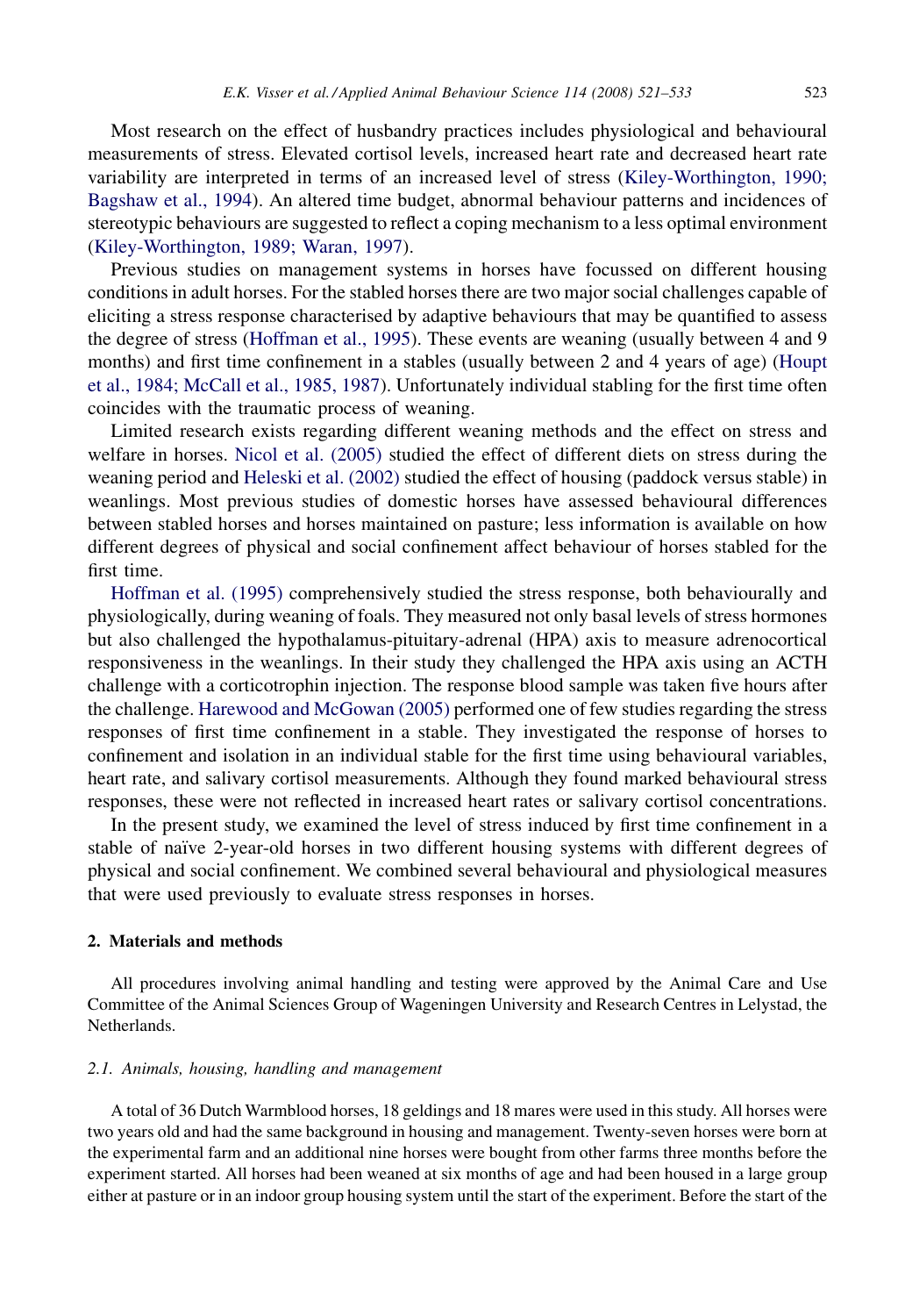experiment all horses were checked physically. None of the horses were reported to possess abnormalities in health status, or performed abnormal behavioural patterns.

After blocking for sex all horses were randomly allocated to one of two treatment groups: in one group, 18 horses were housed individually in boxes of 3 m  $\times$  3.5 m, and in another group, 18 horses were housed in 9 pairs with each pair having access to an area of 48  $m^2$ . The individual boxes had three solid walls (without grid windows in the side walls) and one half-grid door at the front. These horses were able to hear their neighbours and were able to hear and see their neighbours opposite their own boxes. The horses housed in pairs also had the possibility to interact with the neighbouring pairs through the feeding corridor and through the grids in the side walls.

During the experiment horses were fed roughage only, 13–17 kg per horse per day, according to bodyweight, which was distributed over the day in three portions per day. Additionally to the roughage horses received a vitamin and mineral supplement. Water was ad libitum available for the horses at all times.

The bedding material for both the horses in the individual boxes as well as the horses in the group housing boxes consisted of straw which was renewed once a week and new straw was added daily. During the first three weeks of the experiment horses were not turned out, apart from the time the bedding in the boxes was renewed. After the third week, all horses received a limited level of exercise in a trainingsmill for 20 min a day.

#### 2.2. Measurements

At the first day of the experiment, at the end of the summer, horses were brought in from pasture, weighted, health checked and assigned to one of the two treatment groups. The total experiment lasted 12 weeks. In weeks 1–3 behaviour of the horses was observed, in week 10 horses were exposed to a corticotropin releasing factor (CRF) challenge test and in week 12 horses were tested for emotional reactivity during a Novel Object test.

The behaviour of each horse was quantified from direct observations. Behavioural observations were performed from 9 a.m. to 5 p.m., on working days, for 3 weeks in total. In week 1 behaviour was continuously recorded for 10 min per hour, 8 h a day. In the second and third week the behaviour was recorded using a scan sampling method. Every five minute the observers walked randomly through the stable and recorded each horse's behaviour. The behavioural categories used for these observations are listed in [Table 1](#page-4-0).

Between the 4th and the 10th week horses were handled according to a standardized handling procedure in their boxes twice a week to habituate to handling procedures, humans and heart rate equipment. This habituation included petting and gently brushing all parts of the body, picking up feet, fastening a soft elastic belt for heart rate measurement and standing tied up. This habituation period was necessary to minimize the extra handling stress during the CRF challenge test and the Novel Object test.

On the morning of the CRF challenge test, horses were equipped with intravenous catheters, which were filled with heparinized physiological saline (125 IU/ml). Horses received an intravenous injection with 0.1 µg bovine CRF, administered via the catheter. Blood samples were collected prior to  $(t = 0)$  and at 15, 30, 45, 60, 75, 90 and 120 min after the administration of CRF. Horses were challenged simultaneously in groups of two, i.e. either two horses belonging to the same pair, or two horses in individual boxes housed opposite to each other. The first group of two horses started at 11 a.m., the second pair at 01:00 p.m. and the third pair at 03:00 p.m. in order to minimize possible effects of elevated night levels of cortisol. Between blood sampling there was no interaction with the humans and horses were free to move around.

In the 12th week horses were exposed to a Novel Object test. In the stable horses were fitted with heart rate electrodes and recording devices (Polar S810). For several minutes the stable heart rate was monitored and recorded. Next, the horse was taken to the test environment which consisted of an indoor arena of  $25 \text{ m} \times 35 \text{ m}$ . The other half of the paired horses was left alone in its stable. The experimental horse was left by itself and the observers recorded the behaviour of the horse during the test with a video recorder hidden in one corner. Neither the observers nor the video recorder was visible to the horse. After two minute a white and blue umbrella was lowered from the ceiling. After an additional five minute the horse was caught and brought back to its stable.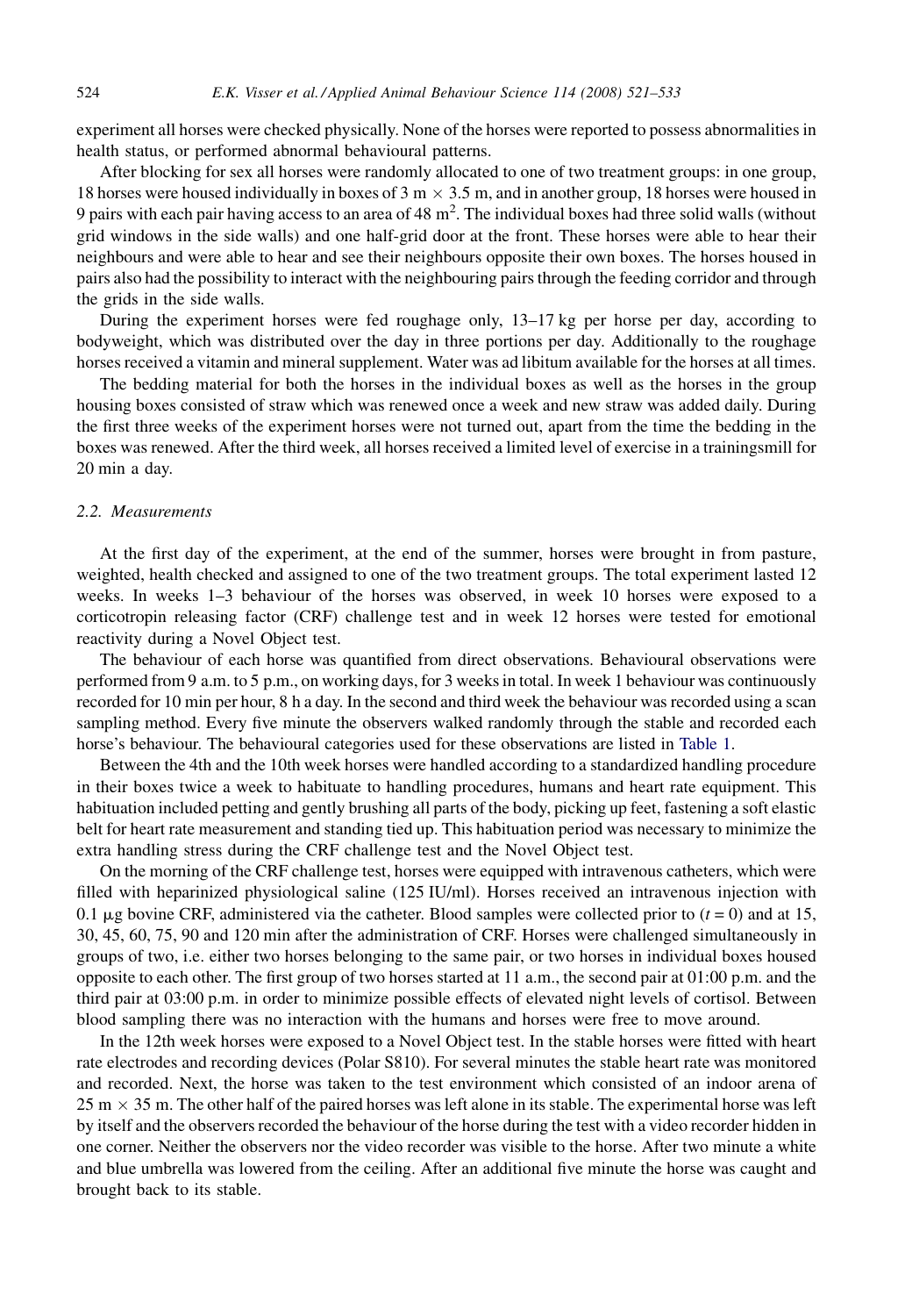<span id="page-4-0"></span>Table 1

| Behavioural category | Description                                                                                            | Variable type |
|----------------------|--------------------------------------------------------------------------------------------------------|---------------|
| Eat silage           | Head low, nose moving through straw and silage while chewing                                           | D             |
| Locomotion           | Horizontal movement of the body, four-time gait                                                        | D             |
| Stand vigilant       | Stand attentively with head and neck raised, eyes wide open and<br>ears picked or mobile               | D             |
| Groom/scratch        | Scratch oneself with hooves or teeth, possibly using stable materials                                  | D             |
| Stand rest           | Standing inattentively, with head and neck lowered, eyes partially<br>or fully closed and ears relaxed | D             |
| Lie down             | Lying down with head and neck lowered, eyes partially or fully<br>closed and ears relaxed              | D             |
| Negative social      | A threat or an aggressive interaction with another horse                                               | D             |
| Positive social      | Affiliative behaviour, including licking, sniffing, grooming or<br>resting head on another horse       | D             |
| Not seen             | Not visible or not defined behaviour                                                                   | D             |
| Neighing             | Open mouth, high-frequency sound                                                                       | F             |
| Snorting             | Closed mouth, wide open nostrils, raspy noise                                                          | F             |
| Kicking              | Kicking walls or door                                                                                  | F             |
| Pawing               | Repeatedly forward–backward movement of one foreleg                                                    | F             |
| Rearing              | Two forelegs off the ground                                                                            | F             |
| Nibbling             | Nibbling the walls or the bucket                                                                       | F             |
| Defecating           | Defecating                                                                                             | F             |
| Flehmen              | Curling up the upper lip, head upwards                                                                 | F             |

Definition of behaviours recorded during the first three weeks of stabling and used in both the continuous sampling as well as the scan sampling (D, duration; F, frequency)

## 2.3. Data analysis

Behaviour was analysed using the Observer Software system 3.1. Behavioural variables scored in the Novel Object are listed in Table 2.

To summarize the hormonal responses to the CRF challenge test, integrated areas under the plasma ACTH and plasma cortisol curves were calculated. The cortisol/ACTH ratio after injection of exogenous CRF was calculated by dividing the area under the plasma cortisol curve by the area under the plasma ACTH time curve. This ratio represents a measure of adrenocortical sensitivity to endogenous ACTH [\(Janssens](#page-11-0) [et al., 1995; Veissier et al., 1999](#page-11-0))

Heart rate recordings were downloaded on a computer and incidental artifacts were corrected manually by visual inspection.

Table 2

Definition of behaviours recorded during the Novel Object (NO) test for young horses after being stabled for 12 weeks either individually or pairwise

| Behavioural category | <b>Definition</b>                                                            |
|----------------------|------------------------------------------------------------------------------|
| Snorting             | Frequency of making a raspy noise, with mouth closed and nostrils wide open  |
| Defecating           | Frequency of defecating                                                      |
| Tail switching       | Frequency of sudden vertical or horizontal movements of the tail             |
| Leg circle           | Number of times horse puts at least one leg in the circle around the NO. The |
|                      | diameter of the circle is two horselengths                                   |
| Touch NO             | Number of times horse touches the NO with its nose                           |
| Latency leg circle   | Latency time for the horse to first time entering the circle with one leg    |
| Latency NO           | Latency time for the horse to first time touching the umbrella               |
| Locomotion           | Total duration of trotting or cantering                                      |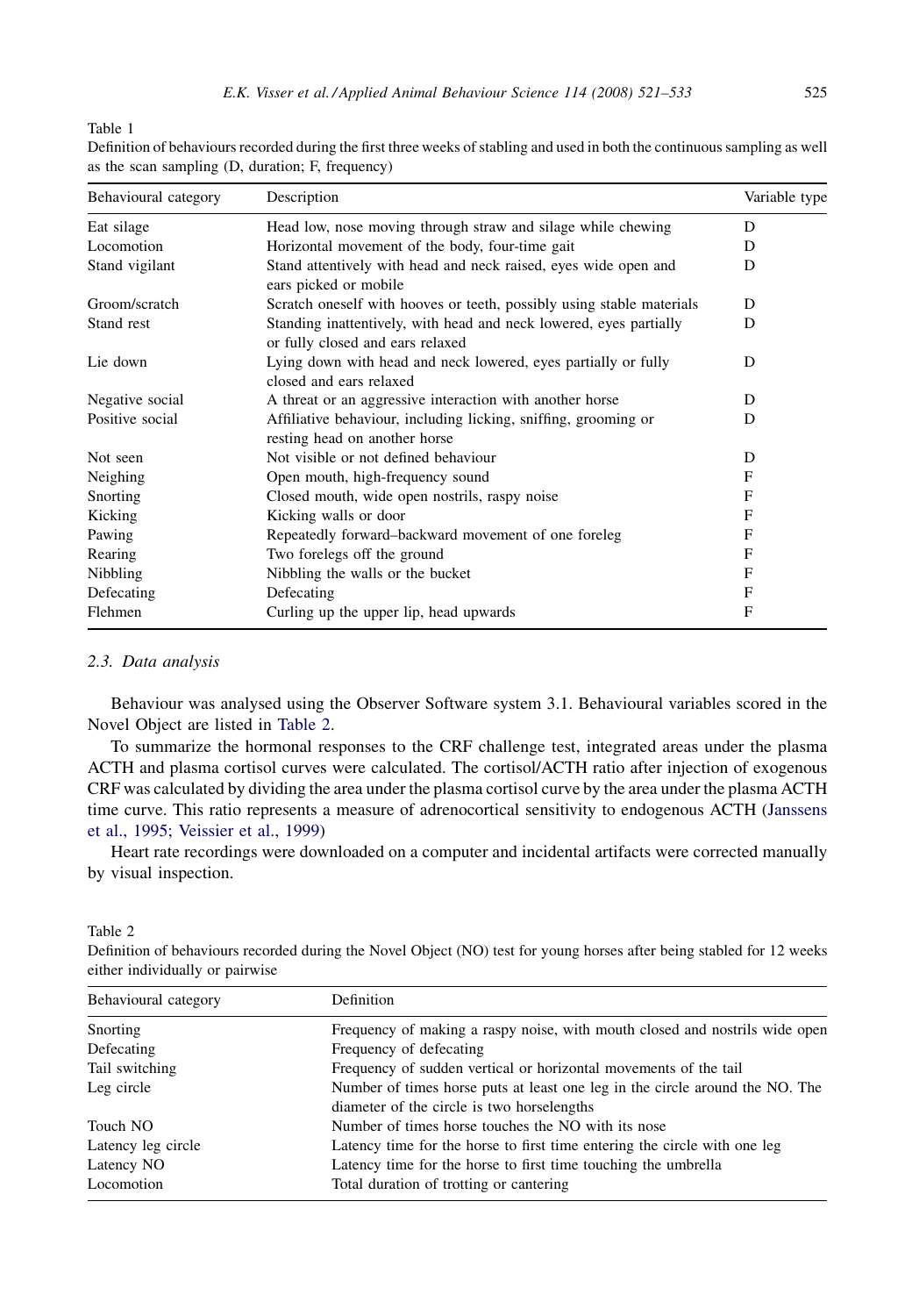To test for treatment effects, general linear models were used, which included main effects for housing (individual versus pair housing) and sex (mare versus gelding), and their interaction. The measure for heart rate variability (rMSSD) was log transformed prior to analysis, to obtain homogeneity of variance. Behaviours expressed as percentages of time were analysed as fractions with a logistic regression model, comprising a multiplicative overdispersion factor with respect to the binomial variance function. Frequencies of behaviours, i.e. count data, were analysed using a log linear model comprising a multiplicative dispersion function relative to the Poisson variance function. Analyses of logistic and log linear models were based on quasi maximum likelihood ([McCullagh and Nelder, 1989\)](#page-11-0). Since there were neither any effects of sex nor any significant interactions between housing and sex (results not shown), we will report only results on the effects of housing.

To analyse correlations between behaviour and physiology in the home environment and responses in the Novel Object test, a Spearman rank correlation test was applied on residuals obtained after fitting the appropriate model (described above). The differences between treatment groups in the prevalence of horses exhibiting stereotyped behaviours was analysed with Fisher's exact test. Statistical analysis was performed with Genstat 7.0 ([GenStat Committee, 2000\)](#page-11-0), and in all analyses stables, with either one or two horses, were considered as the experimental unit.

# 3. Results

## 3.1. Effect of social isolation

## 3.1.1. Behaviour

Due to the different methods of behavioural recordings in the home environment (continuously recording during the first week and scan sampling recording during the second and third week) these results were analysed separately. Grooming, social and antagonistic behaviours (if appropriate) were grouped into the category 'other'.

Results showed that all horses spent between 50 and 65% of the total time eating and browsing. In the first week after stabling the horses housed in pairs spent significantly more time eating compared to the individual stabled horses ( $P < 0.01$ , see [Fig. 1\)](#page-6-0). Conversely, the time horses were standing vigilantly and were sleeping or dozing was significantly higher for the individually housed horses ( $P < 0.05$ ). In the second and third week after stabling the individual stabled horses were significantly more vigilant compared to the pair housed horses ( $P < 0.02$ ).

The frequencies of most behaviours were significantly higher for the individual stabled horses compared to the pair housed horses [\(Fig. 2\)](#page-6-0). Individually housed horses were found to nibble more on the wall and food basket and to neigh and snort more in all 3 weeks after stabling  $(P < 0.001)$ . Moreover, the first week after stabling the individually housed horses defecated, reared and flehmed significantly more  $(P < 0.02)$ ; the second and third week they pawed and kicked significantly more  $(P < 0.02)$ .

At the end of the 12-week period the presence or absence of stereotypies was evaluated for each horse. It appeared that four out of 18 horses in the individual stabling had developed a crib-biting stereotypy. Eight other horses in individual stabling showed weaving of which four horses also displayed box-walking behaviour. Whereas in total 67% of the horses housed individually developed a stereotypy (12 out of 18), none of the horses in pair housing developed a stereotypy (0 of 9 pairs) ([Table 3\)](#page-6-0). This difference was statistically significant ( $P < 0.001$ , Fisher's exact test).

## 3.1.2. Physiology

At the start of the experiment horses weighed between 482 and 651 kg, with a mean of 549 kg. The mean weight in the 6th week after stabling was 554.0 kg (range 484–635 kg) and the mean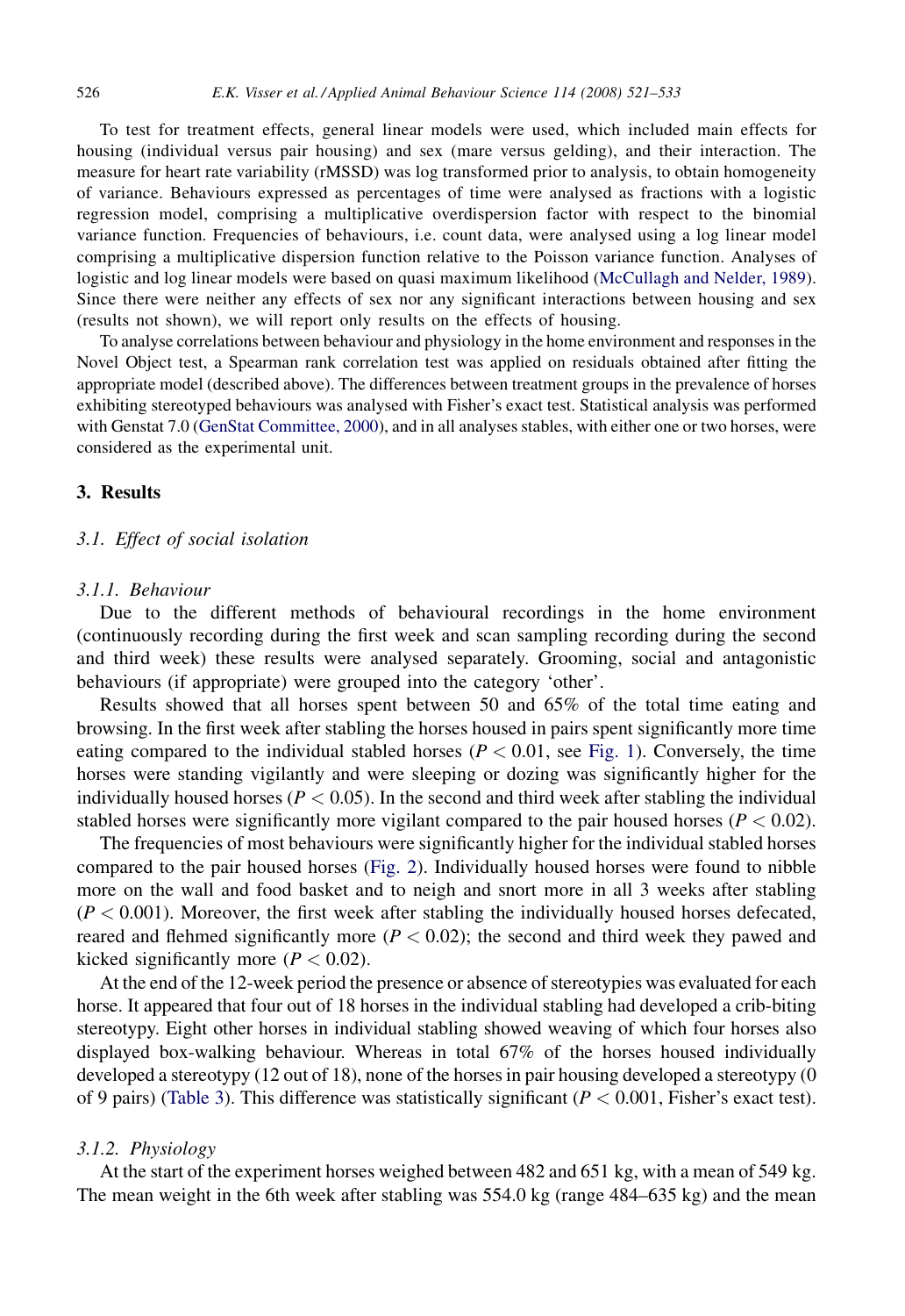<span id="page-6-0"></span>

Fig. 1. Percentage of behaviour of total observation time displayed by young horses stabled individually or in pairs during the first, second and third week after stabling. Asterisk  $(*)$  indicates significant ( $P < 0.05$ ) differences between treatment groups.



Fig. 2. Average daily frequencies of behaviour per horse for young horses stabled individually or in pairs during the first, second and third week after stabling. Asterisk (\*) indicates significant ( $P < 0.05$ ) differences between treatment groups.

weight in the 12th week was 564 kg (range 494–638 kg). The total weight gain between the first and 12th week, and the weight gain between sixth and the 12th week was significantly higher for the horses in the pair housed boxes compared to the individually housed horses ([Table 4](#page-7-0),  $P < 0.001$ ).

Table 3

Number of horses (% of horses) that was seen performing one or more stereotypies at least twice by the researchers at the end of the 12-week housing period

|                          | Individual | Pair     | Significant, P |
|--------------------------|------------|----------|----------------|
| Weaving                  | 8(44%)     | $\theta$ | ${<}0.001$     |
| Box walking              | 4(22%)     | $\theta$ | ${<}0.001$     |
| Cribbing                 | 4(22%)     | $\theta$ | < 0.001        |
| Total abnormal behaviour | 12(67%)    | $\theta$ | ${<}0.001$     |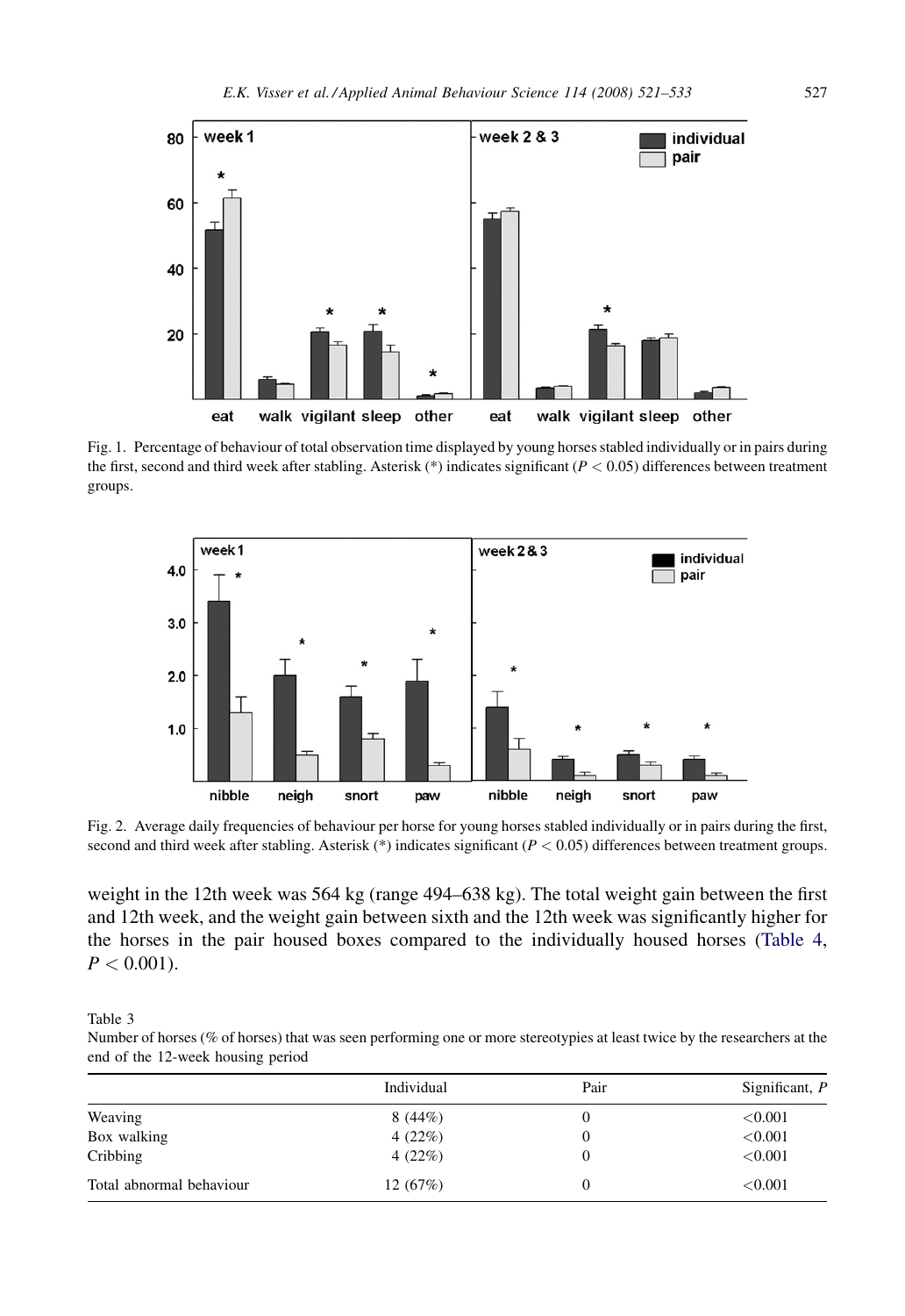| Week        | Individual (kg) | Pair $(kg)$    | Significant, P |
|-------------|-----------------|----------------|----------------|
| 1st to 6th  | $3.8 \pm 2.5$   | $6.9 + 1.6$    | n.s.           |
| 6th to 12th | $9.1 + 1.4$     | $15.6 \pm 1.8$ | ${<}0.001$     |
| 1st to 12th | $12.8 \pm 3.1$  | $23.0 \pm 1.5$ | ${<}0.001$     |

Weight gain of young horses housed individually or pairwise over the first 6 weeks, over the second 6 weeks and over the entire period of 12 weeks

The average basal (before challenge test) plasma cortisol level for all horses 10 weeks after stabling was 129.2 nmol and the average basal level of ACTH was 17.1 nmol (Fig. 3). There was no difference between treatment groups before the challenge test. The peak of the plasma cortisol response on the administration of bovine CRF was at 60 min after administration. The peak level of ACTH was at 30 min after administration. At 120 min after administration the final sample was taken, both the ACTH and cortisol levels had not returned to basal levels at this time. The cortisol response and ACTH response were lower for horses in the individually housed boxes. This difference was significant for the cortisol response at 45, 60 and 75 min after administration  $(P < 0.05)$ . The area under the curve did not differ significantly between the two treatment groups. Also the ratio of the area under the curve for cortisol to the area under the curve for ACTH did not differ between treatment groups.



Fig. 3. Jugular plasma cortisol and plasma ACTH concentrations in horses that have been stabled individually or pairwise for 12 weeks with samples were taken 15, 30, 45, 60, 75, 105 and 120 min after oCRF administration. Asterisk (\*) indicates significant ( $P < 0.05$ ) differences between treatment groups.

<span id="page-7-0"></span>Table 4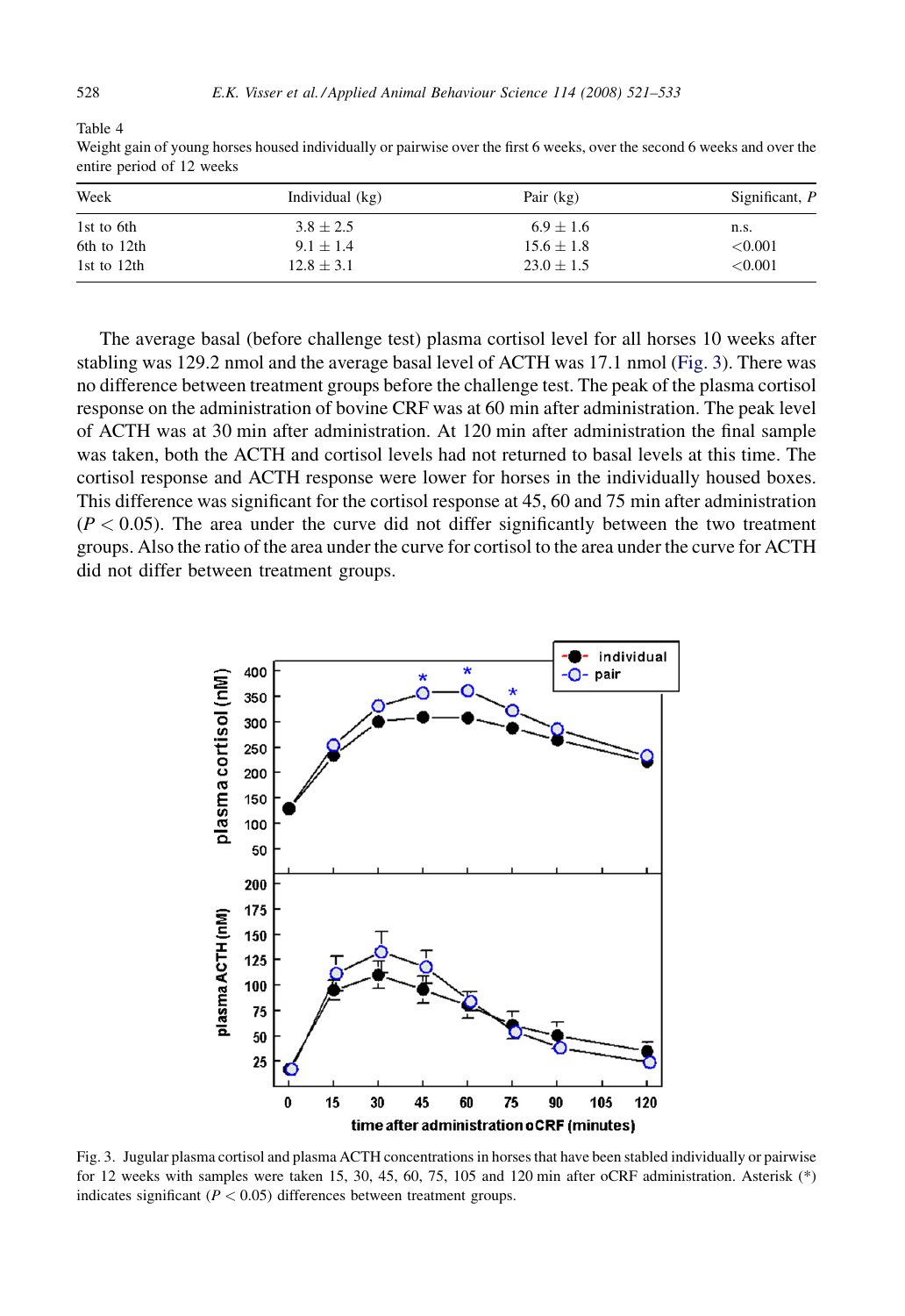## 3.2. Novel Object test

The effect of different housing systems on the reactivity and emotionality of horses was studied with a Novel Object test. In general, there were no distinct effects of the housing systems on the emotionality of the horses tested in the Novel Object test. One behavioural variable differed significantly between treatment groups: the time horses were trotting and galloping was higher for the pair housed horses compared to the individually stabled horses  $(114 \pm 18 \text{ s} \text{ versus } 62 \pm 8 \text{ s}, P < 0.05)$ . There was no difference in latency times to touch the umbrella and no differences in frequencies of snorting, defecating, tail switching, and touching the umbrella.

There was no difference in heart rate variables between housing groups during the Novel Object test. However, there was a significant difference in mean heart rate in the stable between the treatment groups (individual 40.1  $\pm$  1.7 versus pair 34.4  $\pm$  1.0, P < 0.01). There were no significant differences in mean heart rate and heart rate variability measures during the Novel Object test. The mean heart rate during the Novel Object test was 128 beats per minute, and in the stable this was 37 beats per minute. The heart rate variability measure rMSSD during the Novel Object test was 23 ms and in the stable this was 86 ms.

Spearman rank correlations revealed that there were relationships between the reactions of horses in the Novel Object test and their behaviour in the stable. Horses that approached and touched the Novel Object soon and frequently after the exposure showed a high frequency of pawing in the stable  $(R_{SP} = 0.44; P < 0.05)$  and a high frequency of nibbling the wall  $(R_{SP} = 0.39; P < 0.05)$ . Likewise horses that defecated frequently during the exposure to the Novel Object, had a high-mean heart rate and a low-mean heart rate variability in the stable  $(R_{\rm SP} = 0.36; P < 0.05).$ 

#### 4. Discussion

Behavioural observations showed clear differences between horses stabled in pairs and the individually stabled horses in the first 3 weeks after first time stabling. Individually stabled horses were more vigilant and showed more stress related behaviours like vocalisations, defecations, pawing and nibbling at the stable doors. These results are in concordance with similar studies. In the study of [Hoffman et al. \(1995\)](#page-11-0) it was shown that paired horses had a significantly lower behavioural score (were less vigilant), compared to single housed horses. [Heleski et al. \(2002\)](#page-11-0) found that aberrant behaviours, such as licking, bucking, rearing, kicking, pawing were observed more frequently in the stabled weanlings than the paddock weanlings. The fact that the pair housed horses had more space per horse might also have contributed to the more aberrant behaviours found in the single housed horses; some of these behaviours, like pawing, can be regarded as a motivation to move around.

Although several studies have reported effects of breed and sire on the behaviour of offspring (e.g. [Hausberger and Ricard, 2002\)](#page-11-0), with 15 different sires in this study it was impossible to experimentally test the sire effect.

While a somewhat higher prevalence of stereotypical behaviours among the individually stabled horses was anticipated, the relatively high percentage (67%) of individually housed horses with a stereotypy by the end of the 12-week period was unexpected. Surveys in different countries indicated prevalence of horses exhibiting stereotyped behaviours to be between 5 and 15% of the populations studied (e.g. [Luescher et al., 1991; McGreevy et al., 1995b\)](#page-11-0). However, these prevalences predominantly refer to older horses who may have developed an established (or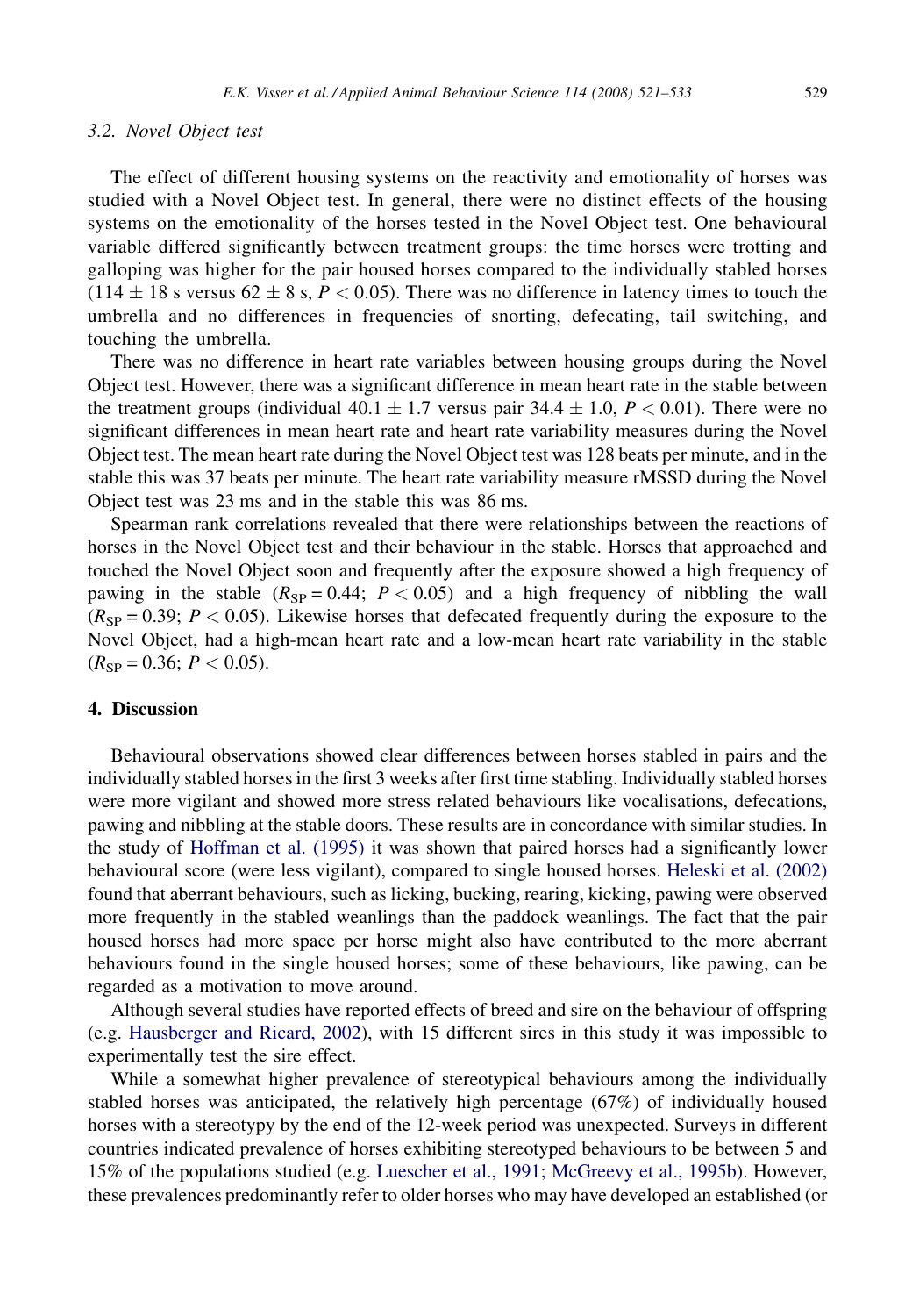later stage) stereotypy in which the behaviour had become emancipated from its original cause. At this state a change in environment would not bring about a change in the behaviour ([Mills and](#page-12-0) [Nankervis, 1999](#page-12-0)). It appeared that in our study stereotypic behaviour was still reversible at 12 weeks of stabling in a considerable proportion of the horses showing stereotypic behaviour (data not shown). Weaving had the highest incidence in our study. Weaving behaviour involves the repetitive lateral swaying of the head, neck, forequarters and sometimes hindquarters of the horse [\(McGreevy et al., 1995b; Nicol, 1999](#page-12-0)) suggested that weaving may be derived from frustrated attempts to gain social contact with other horses. Also [Cooper et al. \(2000\)](#page-11-0) found increased incidences of weaving when horses were denied social contact with neighbouring horses. Crib biting, the second largest proportion in this study, is thought to reduce arousal in stabled horses [\(McGreevy and Nicol, 1998](#page-12-0)). It is likely that the crib-biters in our study also developed this behaviour due to high-arousal levels, as there was no shortage of forage, eliminating the other possible cause of replacing feed intake behaviour.

The average weight gain of the individually stabled horses was significantly lower compared to the pair housed horses (respectively 12.8 kg versus 23.0 kg). This clearly shows that there was no competition for food within the pairs. Only one other study reported data on bodyweight as a result of different types of stabling. [Heleski et al. \(2002\)](#page-11-0) studied the effect of different housing systems during the weaning period and found after 56 days no differences in increased weight between treatment groups.

The mean resting heart rate in the stable was significantly higher in the individual stabled horses compared to the pair housed (individual  $40.1 \pm 1.7$  versus pair  $34.4 \pm 1.0$ ,  $P < 0.05$ ). In the study of [Harewood and McGowan \(2005\)](#page-11-0) fillies that were stabled for the first time did show a drop in mean heart rate compared to the pasture measurements, but they could not detect a difference between stabling treatment groups. On the other hand, [Bagshaw et al. \(1994\)](#page-11-0) did detect a comparable increase in mean heart rate for individuals.

In line with behavioural and other physiological measurements, the response in the CRF challenge test in our study did not reveal clear treatment differences. There was no significant difference between individually and pair housed horses in the pre-CRF challenge plasma cortisol levels. The HPA-axis response to CRF challenge caused a significantly higher level of plasma cortisol at 45, 60 and 75 min after CRF administration in pair housed horses compared to individually stabled ones. However, there were no differences between the two housing treatments in the areas under the ACTH and cortisol curves, or in the cortisol/ACTH ratio. [Hoffman et al. \(1995\)](#page-11-0) performed an ACTH challenge test to assess the weanling stress for individual weanlings and paired weanlings. In this latter study it was found that the pair housed weanlings displayed a higher pre-ACTH plasma cortisol level compared to single foals. Other studies in which plasma cortisol was considered did not include a challenge test, but measured plasma cortisol levels at different times during the day. These studies show variable results. In older horses, [Mal et al. \(1991b\)](#page-11-0) did not find significant differences between the plasma cortisol levels of horses placed in pasture, confinement or isolation. On the other hand, [Houpt et al. \(2001\)](#page-11-0) found a marked increase in plasma cortisol levels following initial confinement. Additionally, a study of [Alexander and Irvine \(1998\)](#page-11-0) showed that plasma cortisol levels of isolation and confinement stress did not always reflect the animal's behavioural responses. Our results confirm this latter result. The behavioural responses of the horses showed marked differences between the treatment groups: individually housed horses, with a high level of confinement and social isolation, showed more vigilant and stress related behaviour than horses housed in pairs. At first glance, these behavioural findings do not seem to correspond with the outcome of the CRF challenge test,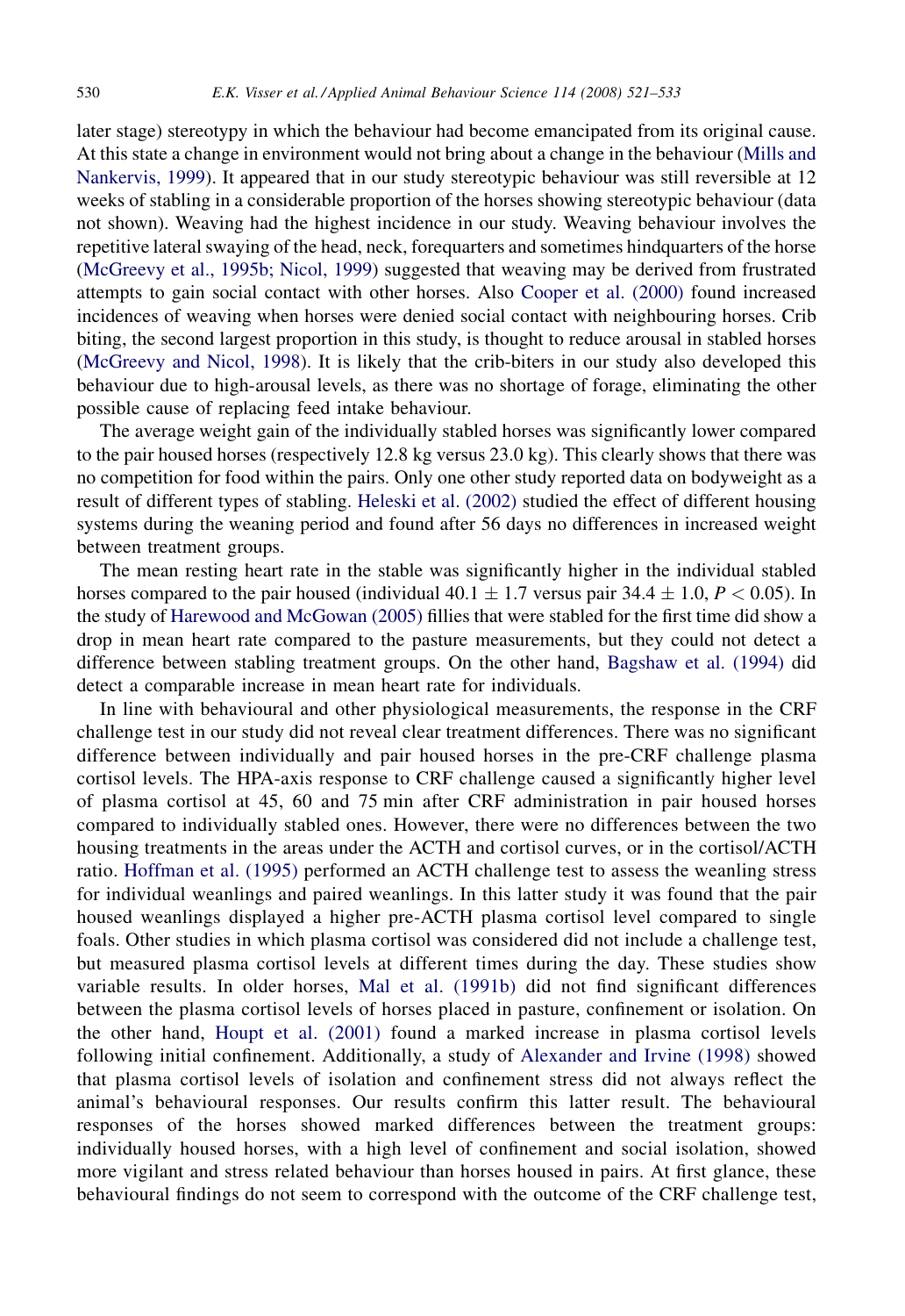since putatively distressed horses in the individual boxes showed a slightly weakened adrenocortical response compared to the horses in pair housing. However, similar depressions in adrenocortical reactivity to an ACTH challenge tests, relative to group-housed controls, have been observed in bulls subjected to individual confinement on a slatted floor after previous group housing on deep litter [\(Ladewig and Smidt, 1989](#page-11-0)), and in socially isolated calves tested 4 weeks after social isolation ([Van Reenen et al., 2000\)](#page-12-0). It has been suggested that a depression in adrenocortical reactivity to exogenous ACTH in socially isolated animals is caused by a desensitisation of the hypothalamo-pituitary-adrenal axis (HPA axis) in response to stress induced rises in ACTH and cortisol [\(Ladewig and Smidt, 1989; Sanchez](#page-11-0) [et al., 1998\)](#page-11-0). A similar mechanisms may also have operated in individually housed horses, and may therefore explain the present results of the CRF challenge test.

In general, there was no effect of housing treatment on the reactivity of the horses during the Novel Object test. Individually housed horses were not found to behave more or less reactive to the Novel Object compared to the pair housed horses. Pair housed horses showed a higher level of locomotion during the test, but this may not be associated with a difference in emotionality or fearfulness since it was not accompanied by any change in the latency time to first contact or the frequency of contact with the umbrella. The number of studies in which the effect of management factors on temperament of horses is studied is very limited. There is some evidence that horses that are being handled more frequently early in life are less reactive in Novel Object situations ([Visser et al., 2001](#page-12-0)).

Significant relations between the responses of horses in the Novel Object test and in the stable were found. Horses showing a high frequency of defecating during the behavioural test, which might reflect fearfulness, were also the ones showing levels of heart rate and heart rate variability in the stable that are likely indicative of stress. On the other hand, putatively bold horses in the Novel Object test, i.e. those exhibiting a high level of contact with the umbrella, appeared to be restless and very active in the stable. Such relationships may help us to interpret responsiveness of horses in terms of stress or reactivity, and may enables us to predict behaviour in one context, for example the stable, based on behaviour in another, for example a standard behavioural test.

In conclusion, this study clearly shows that sudden isolated stabling is stressful to young and naïve horses, resulting in a high prevalence of stereotypies and abnormal behaviours. This study also provided some support for the notion that, in agreement with other species, social stress in horses may be associated with a blunted adrenocortical response to CRF challenge. More work, however, is necessary to validate HPA-axis reactivity tests, as well as the HPA-axis reactivity patterns they produce, as tools for the diagnosis of stress in horses. The finding that responses of horses to a behavioural test are correlated with the frequency of some behaviours in the stable suggests that individual horses exhibit consistent behavioural traits across different contexts, and opens the possibility of using behavioural tests in horses to predict more general underlying behavioural characteristics.

## Acknowledgements

We are grateful to the caretakers of the horses at the Experimental farm the Waiboerhoeve in Lelystad for their assistance in handling the horses. We thank all students involved in the welfare project for their observation times, and we thank two unknown referees for their helpful comments on the manuscript. This work was supported by a grant of the Dutch Ministry of Agriculture.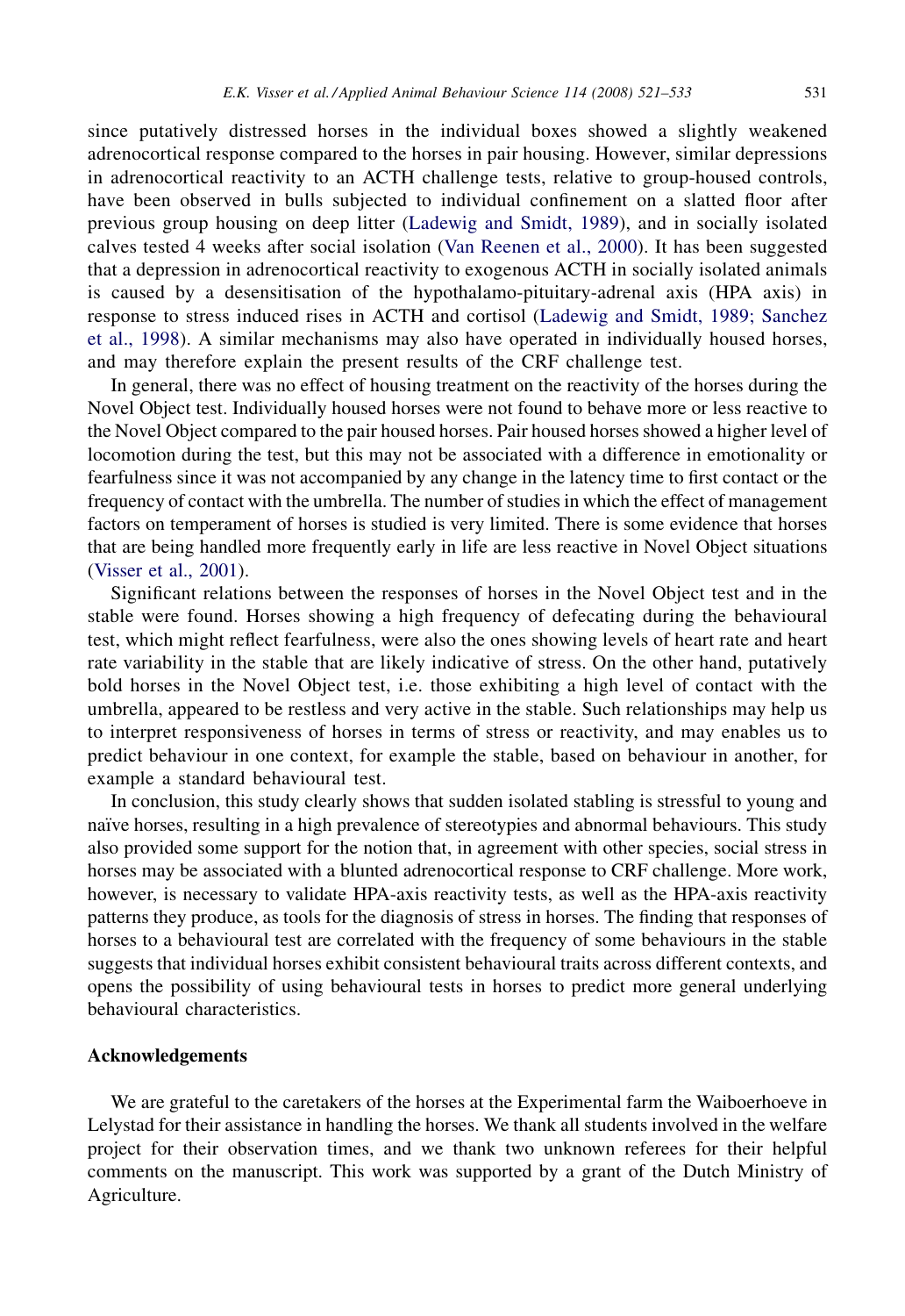## <span id="page-11-0"></span>References

- Alexander, S.L., Irvine, C.H.G., 1998. The effect of social stress on adrenal axis activity in horses: the importance of monitoring corticosteroid binding globulin capacity. J. Endocrinol. 157 (3), 425–432.
- Bagshaw, C.S., Ralston, S.L., Fisher, H., 1994. Behavioral and physiological effect of orally administered tryptophan on horses subjected to acute isolation stress. Appl. Anim. Behav. Sci. 40 (1), 1-12.
- Cooper, J.J., Albentosa, M.J., 2005. Behavioural adaptation in the domestic horse: potential role of apparently abnormal responses including stereotypic behaviour. Livest. Prod. Sci. 92 (2), 177–182.
- Cooper, J.J., Mason, G.J., 1998. The identification of abnormal behaviour and behavioural problems in stabled horses and their relation to horse welfare: a comparative review. Equine Vet. J. Suppl. 27, 5–9.
- Cooper, J.J., McDonald, L., Mills, D.S., 2000. The effect of increasing visual horizons on stereotypic weaving: implications for the social housing of stabled horses. Appl. Anim. Behav. Sci. 69 (1), 67–83.
- Crowell-Davis, S.L., Houpt, K.A., Burnham, J.S., 1985. Snapping by foals of Equus caballus. J. Comp. Ethol. 69 (1), 42– 54.
- Flannigan, G., Stookey, J.M., 2002. Day-time time-budgets of pregnant mares housed in tie stalls: a comparison of draft versus light mares. Appl. Anim. Behav. Sci. 78 (2–4), 125–143.
- GenStat Committee, 2000. In: Paine, R.G., Arnold, G.M. (Eds.), Reference manual. Procedure library PL12. VSN International, Oxford.
- Harewood, E.J., McGowan, C.M., 2005. Behavioral and physiological responses to stabling in naïve horses. J. Equine Vet. Sci. 25 (4), 164–170.
- Hausberger, M., Ricard, A., 2002. Genetics and behaviour in horses. Prod. Anim. 15 (5), 383–389.
- Heleski, C.R., Shelle, A.C., Nielsen, B.D., Zanella, A.J., 2002. Influence of housing on weanling horse behavior and subsequent welfare. Appl. Anim. Behav. Sci. 78 (2–4), 291–302.
- Hoffman, R.M., Kronfeld, D.S., Holland, J.L., Greiwecrandell, K.M., 1995. Preweaning diet and stall weaning method influences on stress response in foals. J. Anim. Sci. 73 (10), 2922–2930.
- Houpt, K., Houpt, T.R., Johnson, J.L., Erb, H.N., Yeon, S.C., 2001. The effect of exercise deprivation on the behaviour and physiology of straight stall confined pregnant mares. Anim. Welfare 10 (3), 257–267.
- Houpt, K., McDonell, S.M., 1993. Equine stereotypies. Comp. Cont. Educ. Pract. Vet. 15, 1265–1272.
- Houpt, K.A., Hintz, H.F., Butler, W.R., 1984. A preliminary study of 2 methods of weaning foals. Appl. Anim. Behav. Sci. 12 (1–2), 177–181.
- Houpt, K.A., Oconnell, M.F., Houpt, T.A., Carbonaro, D.A., 1986. Nighttime behavior of stabled and pastured periparturient ponies. Appl. Anim. Behav. Sci. 15 (2), 103–111.
- Janssens, C., Helmond, F.A., Wiegant, V.M., 1995. Chronic stress and pituitary adrenocortical responses to corticotropin releasing hormone and vasopressin in female pigs. Eur. J. Endocrinol. 132 (4), 479–486.
- Kiley-Worthington, M., 1989. Ecological, ethological, and ethically sound environments: toward symbiosis. J. Agric. Ethics 2, 322–347.
- Kiley-Worthington, M., 1990. The behavior of horses in relation to management and training towards ethologically sound environments. Equine Vet. Sci. 10 (1), 62–71.
- Ladewig, J., Smidt, D., 1989. Behavior, episodic secretion of cortisol, and adrenocortical reactivity in bulls subjected to tethering. Horm. Behav. 23 (3), 344–360.
- Luescher, U.A., McKeown, D.B., Dean, H., 1998. A cross sectional study on compulsive behaviour (stable vices) in horses. Equine Vet. J. Suppl. 27, 14–18.
- Luescher, U.A., McKeown, D.B., Halip, J., 1991. Reviewing the causes of obsessive compulsive disorders in horses. Vet. Med. 86, 527–530.
- Mal, M.E., Friend, T.H., Lay, D.C., Vogelsang, S.G., Jenkins, O.C., 1991a. Behavioral responses of mares to short term confinement and social isolation. Appl. Anim. Behav. Sci. 31 (1–2), 13–24.
- Mal, M.E., Friend, T.H., Lay, D.C., Vogelsang, S.G., Jenkins, O.C., 1991b. Physiological responses of mares to short term confinement and social isolation. J. Equine Vet. Sci. 11 (2), 96–102.
- McCall, C.A., Potter, G.D., Kreider, J.L., 1985. Locomotor, vocal and other behavioral responses to varying methods of weaning foals. Appl. Anim. Behav. Sci. 14 (1), 27–35.
- McCall, C.A., Potter, G.D., Kreider, J.L., Jenkins, W.L., 1987. Physiological responses in foals weaned by abrupt or gradual methods. J. Equine Vet. Sci. 7 (6), 368–374.
- McCullagh, P., Nelder, J.A., 1989. Generalized Linear Models. Chapman and Hall, London.
- McGreevy, P.D., Cripps, P.J., French, N.P., Green, R.E., Nicol, C.J., 1995a. Management factors associated with stereotypic and redirected behaviour in the thoroughbred horse. Appl. Anim. Behav. Sci. 44, 270–271.